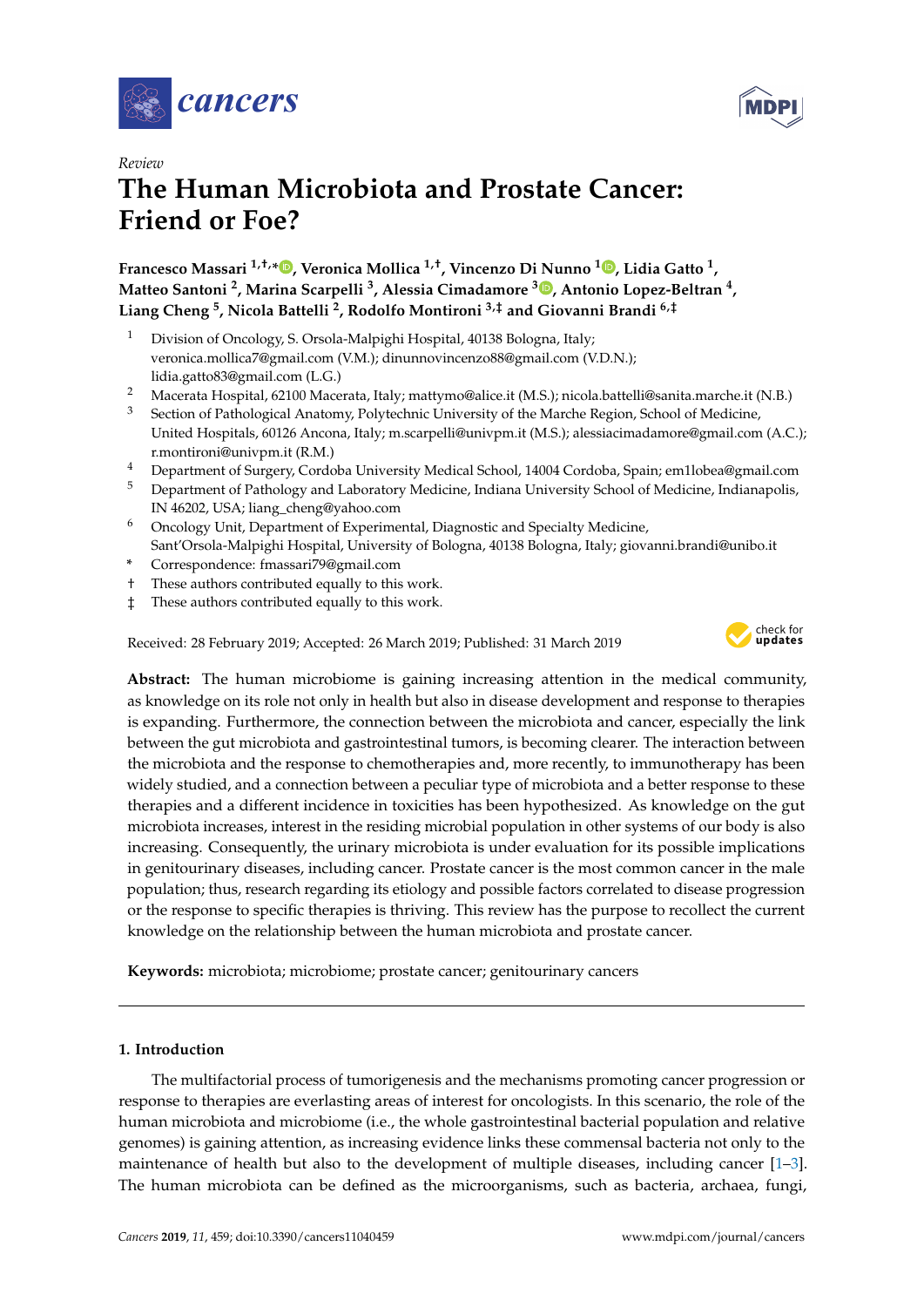and protozoa that physiologically live in the epithelial barrier surfaces of our body [\[4\]](#page-6-2). The microbiome represents the totality of microbes and their genetic information [\[5\]](#page-6-3).

The host and its microbiota usually are in symbiotic equilibrium, which, when altered by several stressors such as environmental factors, dietary changes, or drugs, can lead to a dysbiosis that in turn can promote many diseases [\[6\]](#page-6-4).

Knowledge of the composition of the human microbiota is rapidly increasing through 16S ribosomal RNA or DNA sequencing metagenomics approaches that either provide strong information about taxonomy, thus simplifying the complexity of bacterial classification, or whole bacterial genome, unravelling several bacterial functions. Thus, since information on the normal composition and functions of the microbiota in the gastrointestinal system and the genitourinary system has already been gained, attention is now focused on the alteration in its composition when specific diseases arise, including cancer [\[2\]](#page-6-5).

Furthermore, in the oncologic field a particular interest is in studying the role of the microbiota connected with specific therapies, including chemotherapy and immunotherapy [\[7](#page-6-6)[,8\]](#page-6-7).

Among malignancies, prostate cancer is the most frequent in the male population, with 175,000 estimated new cases and about 32,000 estimated deaths in the United States of America in 2019 [\[9\]](#page-6-8). The pathogenesis of this type of cancer is mainly linked to its dependence on androgen hormones. Accordingly, the main treatments of prostate cancer are based on anti-androgen therapies. The discovery of other pathogenic events, possible risk factors, or the mechanisms behind the eventual state of resistance to therapies are of great interest.

In this still immature scenario, with increasing interest in the microbiota as a new player in several human diseases, we present a review of the connections between the microbiota and cancer with a specific focus on prostate cancer.

#### **2. The Human Microbiota**

The role of the microbiota has been gaining more attention as knowledge of its functions has grown: it is implicated in metabolism, neurological and cognitive functions, hematopoiesis, inflammation, and immunity [\[1](#page-6-0)[,10\]](#page-6-9).

The composition of the microbiota varies depending on genetic factors, colonization at time of birth, type of delivery, host's lifestyle, exposure to antibiotics or other drugs, dietary factors, and diseases [\[11–](#page-6-10)[15\]](#page-6-11).

Moreover, the microbiota composition changes according to the system environment in which it resides. The intestinal microbiota is mainly composed of five bacterial phyla: *Firmicutes*, *Bacteroidetes*, *Actinobacteria*, *Proteobacteria*, and *Verrucomicrobia* [\[16](#page-7-0)[–18\]](#page-7-1). The most represented anaerobes are *Bacteroides*, *Eubacteria*, *Bifidobacteria*, *Clostridia*, *Peptostreptococci*, and *Ruminococci* [\[16\]](#page-7-0).

For a long time, the urinary tract was considered to be a sterile environment, but recent discoveries gained through PCR and 16S ribosomal RNA sequencing technology on urine samples have proved that it contains a peculiar microbiota [\[19](#page-7-2)[–21\]](#page-7-3). The urinary microbiota composition seems to differ according to gender, as a result of the anatomical structure and hormonal differences between the sexes, and of age [\[21\]](#page-7-3). The genera *Lactobacillus* and *Gardnerella* are predominant in the female microbiota, whereas the male microbiota presents a higher percentage of *Corynebacterium*, *Staphylococcus*, and *Streptococcus* [\[22](#page-7-4)[,23\]](#page-7-5).

The microbiota differs from healthy people and patients with different urinary diseases. Lewis et al. analyzed clean-catch midstream urine of healthy individuals and found *Jonquetella*, *Parvimonas*, *Proteiniphilum*, and *Saccharofermentans* to be the more represented genera, with a more heterogeneous mix of bacterial genera in female samples, which also presented members of the phyla *Actinobacteria* and *Bacteroidetes*, which were absent from the male samples [\[21\]](#page-7-3). Willner and colleagues characterized the bacteria present in 50 patients with acute uncomplicated urinary tract infections using culture-independent sequence-based methods and reported that the predominant taxa were *Escherichia (Escherichia coli* being the most common organism in general), *Anaerococcus*, *Peptoniphilus*, *Streptococcus*,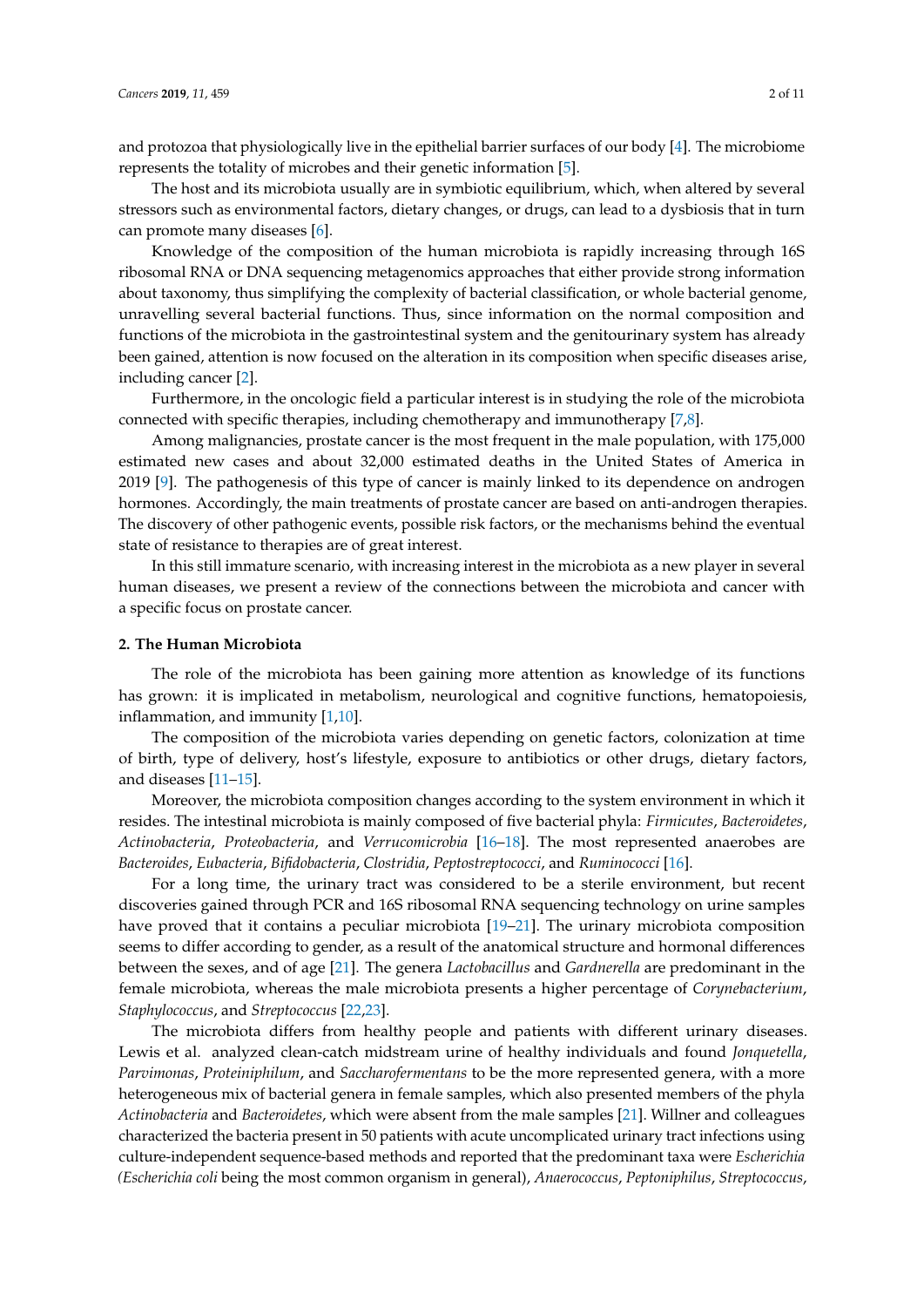*Lactobacillus*, *Staphylococcus*, and *Pseudomonas* [\[24\]](#page-7-6). Pearce et al. sequenced urine samples collected through transurethral catheter from healthy women and women with urgency urinary incontinence (UUI) [\[25\]](#page-7-7). The results showed two different microbiomes between the two cohorts: the patients with UUI presented a higher representation of nine genera: *Actinobaculum*, *Actinomyces*, *Aerococcus*, *Arthrobacter*, *Corynebacterium*, *Gardnerella*, *Oligella*, *Staphylococcus*, *Streptococcus*, and a decreased percentage of *Lactobacillus* [\[25\]](#page-7-7).

The role of the urogenital microbiota is under evaluation for its possible implications in urogenital diseases, both benign, such as urinary tract infections, urinary incontinence, interstitial cystitis, chronic prostatitis, urolithiasis [\[19](#page-7-2)[,26](#page-7-8)[,27\]](#page-7-9), and malign, in regards to bladder, prostate, and kidney cancer [\[28](#page-7-10)[,29\]](#page-7-11).

The host and the microbiota share a complex balanced relationship that can be overthrown in a state of dysbiosis consequent to environmental changes that alter the microbiome or the host, leading to promotion of diseases [\[6\]](#page-6-4). The homeostasis is based on the integrity of the epithelial barrier colonized by the microbiota and that protects the host. An alteration in the composition of the microbiota, known as dysbiosis, can cause a breach of the epithelial barrier and can result in inflammatory bowel diseases, allergies, metabolic disorders, and cancer [\[30–](#page-7-12)[33\]](#page-7-13).

The gut microbiota is gaining a relevant role in the tumorigenesis process: increasing evidence suggests that the intestinal microbiota may have both an anti-tumoral [\[34](#page-7-14)[–36\]](#page-8-0) and a pro-tumoral effect [\[37–](#page-8-1)[40\]](#page-8-2). The microbiota can influence cancer development and progression because it seems to be able to modulate inflammation and genomic stability of host cells [\[6](#page-6-4)[,41\]](#page-8-3).

Recently, an unexpected presence of bacteria within tumor tissue, both in malignancies of gastrointestinal tract or outside the gut, has been found, and these bacteria seem able to modulate response both to chemotherapy and immunotherapy [\[7](#page-6-6)[,42–](#page-8-4)[46\]](#page-8-5). Actually, *Fusobacterium nucleatum*, which has been detected both in primary colorectal cancer and relative liver metastases, is associated with a worse prognosis compared to germ-free tumors [\[47\]](#page-8-6). Similarly, in pancreatic cancer, a large bacterial population suppresses monocytic differentiation, thus inducing T-cell anergy and interfering with response to gemcitabine [\[48\]](#page-8-7).

Furthermore, the microbiota has been implicated in response to several chemotherapies, like 5-fluorouracil, cyclophosphamide, irinotecan, oxaliplatin, gemcitabine, and methotrexate [\[49–](#page-8-8)[55\]](#page-9-0).

#### **3. Microbiota and Prostate Cancer**

Prostate cancer is the second leading cause of death and the first type of cancer for incidence in the male population [\[9\]](#page-6-8). Its pathogenesis and natural history are strongly linked to its dependence on androgen hormones, but the discovery of other risk factors that may participate in cancer development, progression, or resistance to therapies is of particular interest. Risk factors evaluated for their potential implication in the etiology of prostate cancer are viral and bacterial infections, inflammatory stimuli, and environmental factors, like diet and lifestyle [\[56](#page-9-1)[–58\]](#page-9-2).

The evidence available in the literature is pointing out that the human microbiome residing in multiple anatomic sites, such as urinary tract, gastrointestinal tract, and oral cavity, may play an important role in prostate health and diseases like prostatitis, chronic pelvic pain syndrome, benign prostatic hyperplasia, and prostate cancer [\[59\]](#page-9-3).

The association between infectious disease, inflammation, and cancer has been widely studied in many malignancies. There is increasing knowledge about the role of the microbiota in promoting the status of chronic inflammation and its possible implication in prostate cancer development [\[60\]](#page-9-4). The discovery of a urinary microbiome composed of many different microorganisms supports this hypothesis because the prostate is exposed to many inflammatory stimuli deriving from the bacteria of this environment. In fact, the anatomy of the prostate, which is in close proximity with the urethra, exposes this organ to the microorganism residing in the urinary tract. Shrestha and colleagues recently carried out a study on urine samples from men prior to undergoing prostate biopsy in order to determine whether the urinary microbiome could be associated with the presence of cancer, cancer grade, and the type and degree of prostate inflammation [\[23\]](#page-7-5). The study demonstrated that men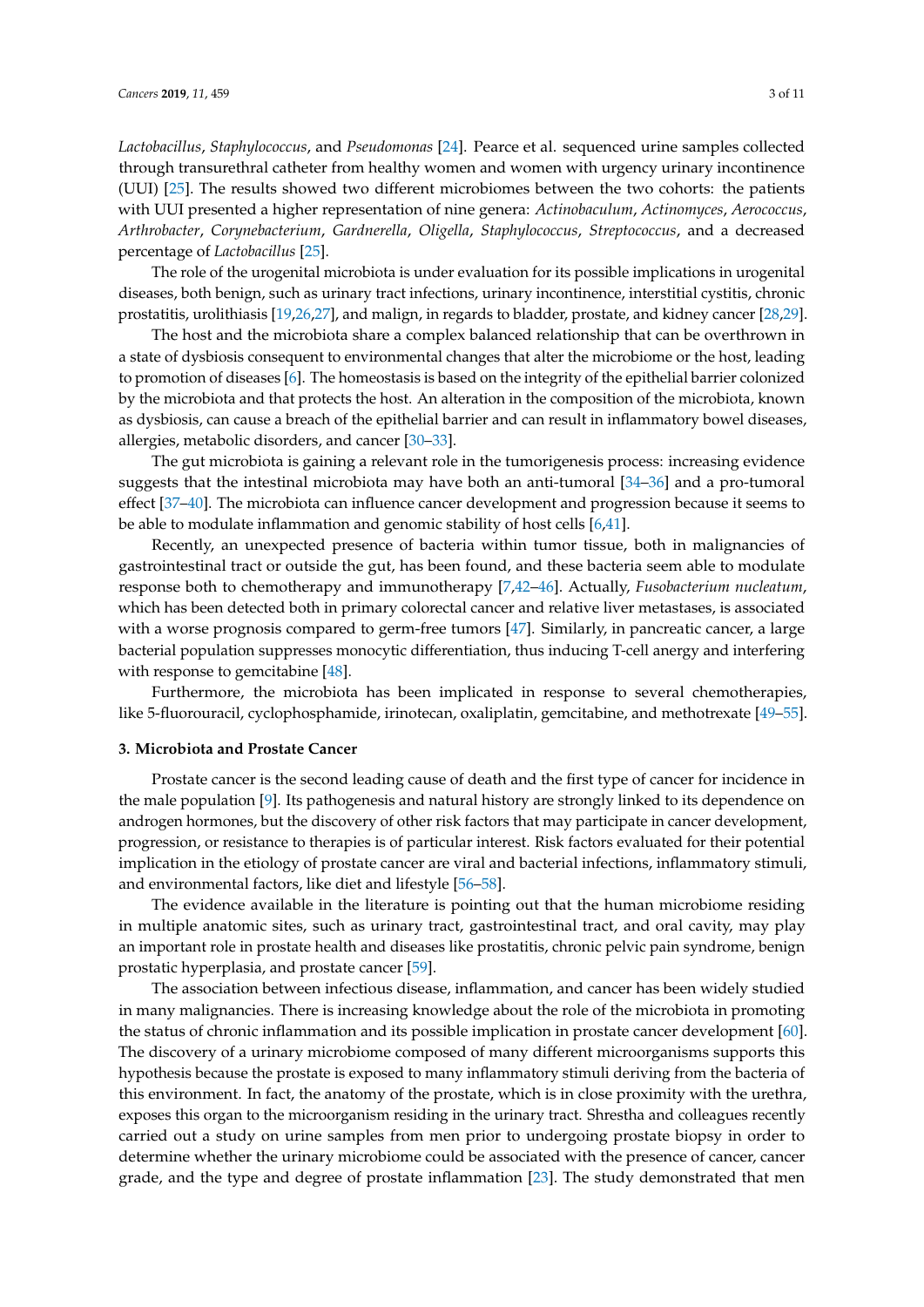with biopsy-proven prostate cancer presented a higher proportion of a cluster of bacteria frequently associated with urogenital infections, like prostatitis, bacterial vaginosis, and urinary tract infections, than biopsy-negative samples. This cluster was characterized by *Streptococcus anginosus*, *Anaerococcus lactolyticus*, *Anaerococcus obesiensis*, *Actinobaculum schaalii*, *Varibaculum cambriense*, and *Propionimicrobium lymphophilum*. Of note, some species were differently represented in the presence or absence of acute inflammation or in high- versus low-grade cancers.

Moreover, inflammation has been associated with development of prostate cancer though other different putative mechanisms [\[60\]](#page-9-4). Prostate inflammation, which is very common in adult men, is characterized by an increased number of inflammatory cells into the prostate tissue that have been hypothesized to be correlated with cancer development and progression [\[57,](#page-9-5)[61\]](#page-9-6). For example, strong tumor infiltrating lymphocytes expression has been associated with short PSA-free survival in patients with local prostate carcinoma treated with prostatectomy [\[62\]](#page-9-7). Furthermore, it has been speculated that inflammation could promote cancer development through the release of reactive oxygen species (ROS) and reactive nitrogen species by immune cells that could directly damage DNA and cause genetic instability [\[57\]](#page-9-5). The oxidative stress and the consequent cellular damage and death are supposed to stimulate proliferation of atrophic luminal epithelial cells that create the regions known as proliferative inflammatory atrophy (PIA), characterized by areas of glandular atrophy and epithelial cell proliferation associated with chronic inflammation [\[63\]](#page-9-8). PIA is a regenerative lesion characterized by elevated Bcl-2 expression and consequent low apoptotic rate [\[63\]](#page-9-8). These lesions have been identified as precursors of prostate malignancies as they have been observed in direct morphological transition with high-grade prostate intraepithelial neoplasia (PIN), a pre-neoplastic lesion, and even with adenocarcinoma [\[63](#page-9-8)[–65\]](#page-9-9).

Chronic inflammation is known to be associated with development of multiple types of cancer: among the mechanisms behind this process there is the production of reactive chemical compounds, like superoxide, hydrogen peroxide, and nitric oxide released from cells of the immune system activated during chronic inflammation, which cause oxidative and nitrosative damage to DNA in the epithelial cells [\[66\]](#page-9-10). This process produces cell death and stimulates regeneration of epithelial cells exposed to DNA-damaging agents, thus resulting in an increased risk of mutation [\[57\]](#page-9-5).

The main causes of prostate inflammation are infections like bacterial prostatitis frequently linked to *E. Coli* or other species of *Enterobacteriaceae* [\[67\]](#page-9-11), hormonal alterations such as estrogen exposure that could cause architectural alterations, physical trauma consequent to corpora amylacea, urine reflux, and diets rich in carcinogens that can reach the prostate and cause DNA damage [\[57\]](#page-9-5). The connection between inflammation and prostate cancer development stages is represented in Figure [1.](#page-4-0)

In a pathological state, for example, prostate infection or physical trauma due to corpora amylacea or urine reflux, the outgrowth of pathogenic bacteria and the breach of the epithelial barrier can induce an inflammatory state, characterized by an infiltration of immune cells (macrophages, neutrophils, and lymphocytes), which release reactive oxygen species (ROS), reactive nitrogen species, and pro-inflammatory cytokines, causing DNA damage, cell injury, and cell death. The resulting chronic inflammation state stimulates epithelial cell regeneration, creating primarily the regions known as proliferative inflammatory atrophy (PIA), which further evolve into low-grade and high-grade prostate intraepithelial neoplasia (PIN) and, finally, into prostate adenocarcinoma.

Liss et al. analyzed using 16S rRNA amplicon sequencing the rectal microbiome profile from rectal swab of patients undergoing transrectal prostate biopsy. No differences were found among men diagnosed with and without prostate cancer, except for an enrichment of the proinflammatory species *Bacteroides* and *Streptococcus* in patients with prostate cancer [\[68\]](#page-9-12). Furthermore, the authors tried to identify a possible microbiome profile that could predict prostate cancer risk on the basis of ten aberrant metabolic pathways. They reported that bacteria associated with carbohydrate metabolism pathways were in abundance in patients with prostate cancer, whereas bacteria associated with folate, biotin, and riboflavin were less abundant. Even though the search for specific microbiome profiles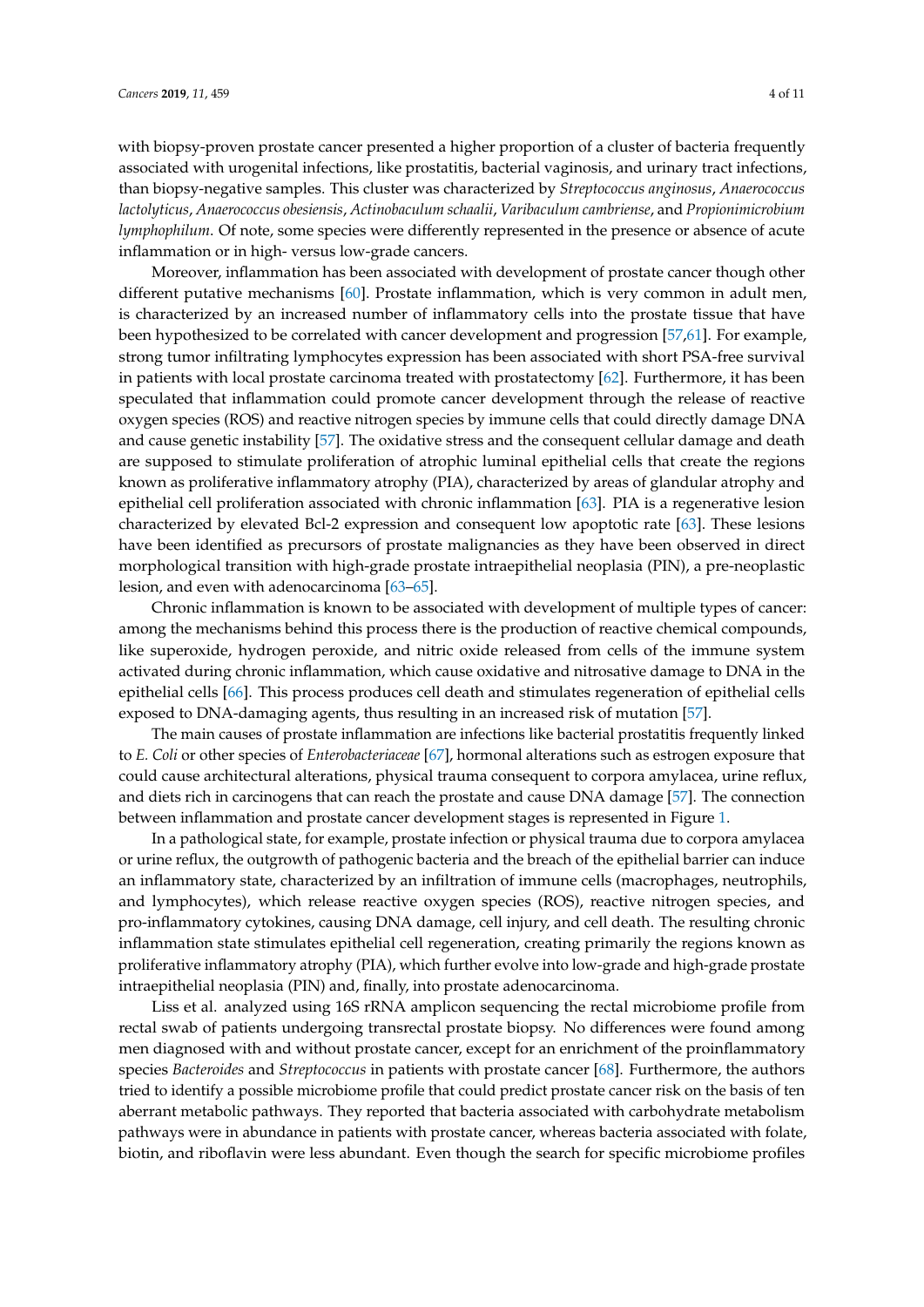with diagnostic value is undoubtedly interesting, it may be too soon to accomplish this task based on the available data, and larger metatranscriptomic and metabolomics studies are warranted [\[69\]](#page-9-13).  $\,$ stimulates epithelial cell regeneration, creating primarily the regions known as proliferative inflammatory  $\alpha$ in diagnosiic vanie is undoubledly interesting, it hiay be too soon to accomplish this task based of

<span id="page-4-0"></span>

Figure 1. Inflammation and prostate cancer development stages: the healthy prostate contains in the prostatic fluid antimicrobial peptides and no or very few commensal microorganisms, which are not pathological when the integrity of luminal epithelial barrier is maintained.

The microbial ecosystem of tumoral, peritumoral, and non-tumoral prostate tissue collected after radical prostatectomy has been analyzed through massive ultradeep pyrosequencing. In all types of samples, the dominant phylum was *Actinobacteria*, of which the most abundant genera were *Propionibacterium* in all the three different tissues, followed by *Firmicutes* and *Proteobacteria*; *Staphylococcus* spp. were more represented in the tumor and peri-tumor tissues [\[70\]](#page-9-14).

With regards to the role of gastrointestinal microbiome in cancer treatment response, the evidence on this connection in prostate cancer incomplete, unlike other types of tumors, as previously reported. Sfanos and colleagues profiled the fecal microbiota of 30 subjects using 16S rDNA amplicon sequencing, including healthy male volunteers and men with localized, biochemically recurrent, and metastatic prostate cancer [\[71\]](#page-9-15). The results showed a greater abundance of *Akkermansia muciniphila* and *Ruminococcaceae* spp. in the gastrointestinal microbiota of men being treated with oral androgen receptor axis-targeted therapies such as bicalutamide, enzalutamide, and abiraterone acetate. These species are also linked to response to anti-PD-1 immunotherapy [\[43,](#page-8-9)[44,](#page-8-10)[72,](#page-9-16)[73\]](#page-9-17). Immune checkpoint inhibitors are currently under evaluation in patients with prostate cancer [\[74\]](#page-9-18); thus, the connection between the microbiota and the response to these therapies is an interesting area of research in order to identify putative modulating factors of efficacy of immunotherapy. Furthermore, in the study by Sfanos et al., the microbiota composition of men being treated with anti-androgens was different than the one of men treated only with gonadotropin-releasing hormone agonists/antagonists or not being treated, since it was enriched with functional pathways involving steroid biosynthesis [\[71\]](#page-9-15). The authors speculate that there could be a deep connection between microbiota and steroidogenesis, in particular, that species of bacteria capable of steroid biosynthesis could create different pathways of androgen production, thus interfering with the response to anti-androgen therapies. The interaction between bacteria and steroidogenesis has been previously investigated, and there is evidence that some bacteria are able to metabolize and catabolize estrogen and androgen precursors, thus affecting their systemic levels [\[75,](#page-9-19)[76\]](#page-10-0). There is further evidence in support of the connection between the gut microbiota and hormones: the gut microbiota produces, secretes, and regulates levels of hormones, affecting host metabolism, immunity, and behavior [\[77\]](#page-10-1). This relationship, though, seems to be bidirectional as the microbiota is itself affected by host's hormones: in fact, host's factors like diet, exercise, mood,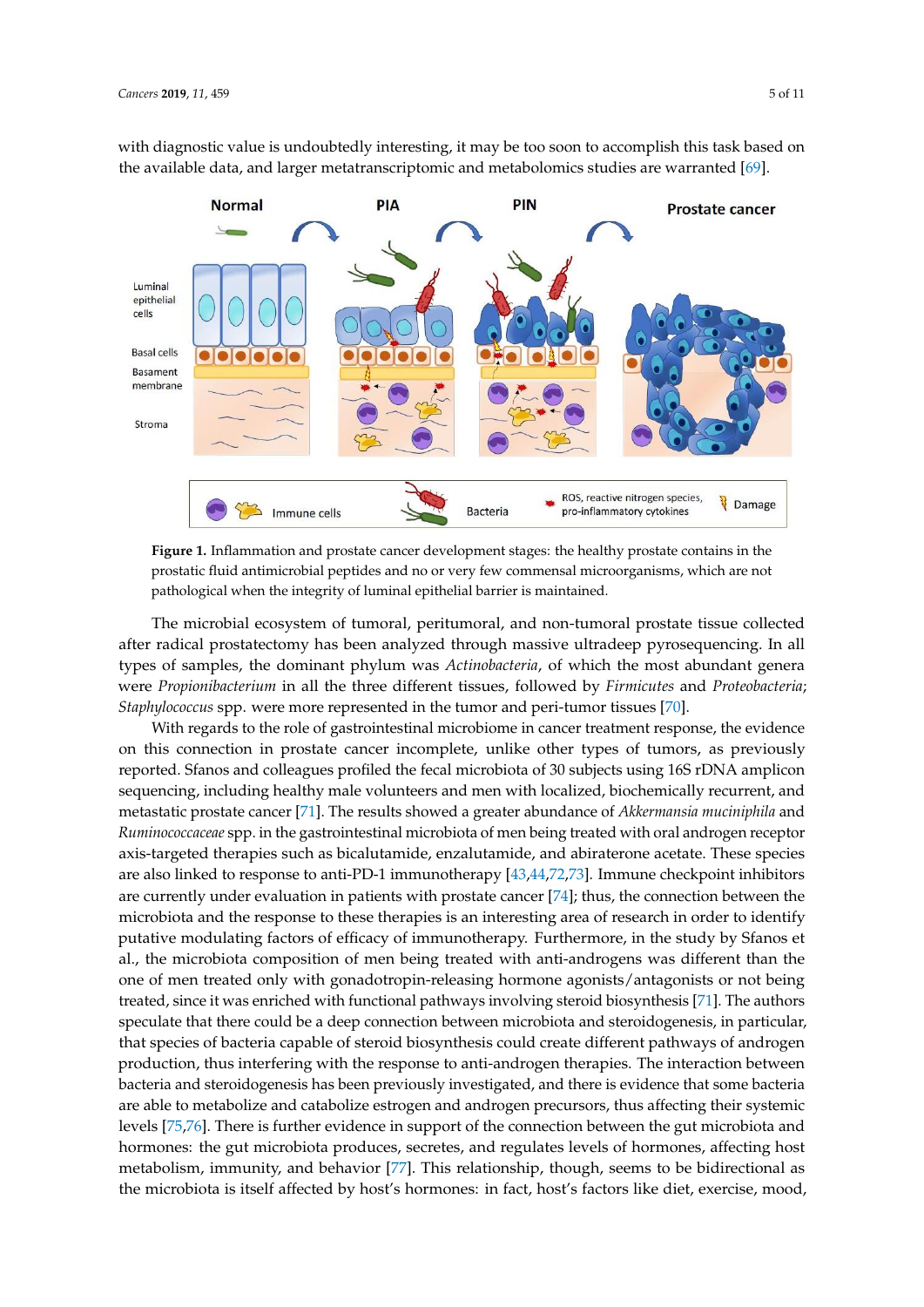general health state, stress, and gender can alter hormonal levels, which can produce an alteration in the microbiota in terms of bacterial growth or increased or decreased virulence [\[77\]](#page-10-1). Furthermore, studies on animal models suggest that the gastrointestinal microbiota may be affected also by androgen deficiency as in a castration state: there is evidence showing an increased *Firmicutes*/*Bacteroidetes* ratio and *Lactobacillus* species in the feces of high-fat diet-fed castrated mice, and this alteration in the microbiota composition was associated with abdominal obesity [\[78\]](#page-10-2). This intricate connection between microbiota and hormones is of particular interest, especially regarding those cancers deeply influenced by hormones levels, such as prostate cancer, that recognize androgen hormones as the main factor guiding its development, treatment, and resistance to therapies [\[79\]](#page-10-3). Moreover, there is evidence of the involvement of the microbiome also in breast cancer, another type of tumor strongly dependent on hormones, especially through the interaction of the microbiome and estrogen metabolism [\[80\]](#page-10-4).

The studies investigating the connection between microbiota and prostate cancer previously discussed are summarized in Table [1.](#page-5-0)

| Reference                                                                       | <b>Samples</b>                                                                                                                         | Findings                                                                                                                                                                                                                                                                                                                            | <b>Bacteria</b>                                                                                                                                                               |
|---------------------------------------------------------------------------------|----------------------------------------------------------------------------------------------------------------------------------------|-------------------------------------------------------------------------------------------------------------------------------------------------------------------------------------------------------------------------------------------------------------------------------------------------------------------------------------|-------------------------------------------------------------------------------------------------------------------------------------------------------------------------------|
| Shrestha E et al.<br>J. Urol. 2018<br>[23]                                      | Urine samples from men<br>prior to undergoing<br>prostate biopsy                                                                       | Men with biopsy proven prostate<br>cancer presented a higher proportion<br>of a cluster of bacteria frequently<br>associated with urogenital infections,<br>like prostatitis, bacterial vaginosis,<br>and urinary tract infections                                                                                                  | Streptococcus anginosus,<br>Anaerococcus lactolyticus,<br>Anaerococcus obesiensis,<br>Actinobaculum schaalii,<br>Varibaculum cambriense,<br>Propionimicrobium<br>lymphophilum |
| Liss MA et al.<br>Eur. Urol. 2018<br>[68]                                       | Rectal swab of patients<br>undergoing transrectal<br>prostate biopsy                                                                   | Enrichment of the proinflammatory<br>species Bacteroides and Streptococcus in<br>patients with prostate cancer. Bacteria<br>associated with carbohydrate<br>metabolism pathways were in<br>abundance in patients with prostate<br>cancer, whereas bacteria associated<br>with folate, biotin, and riboflavin<br>were less abundant. | Bacteroides, Streptococcus                                                                                                                                                    |
| Cavarretta I et al.<br>Eur. Urol. 2017<br>[70]                                  | Tumoral, peritumoral,<br>and non-tumoral<br>prostate tissue collected<br>after radical<br>prostatectomy                                | In all types of samples, the dominant<br>phylum was Actinobacteria (most<br>abundant genera: Propionibacterium),<br>followed by Firmicutes and<br>Proteobacteria; Staphylococcus spp.<br>were more represented in the tumor<br>and peri-tumor tissues.                                                                              | Actinobacteria, Firmicutes,<br>Proteobacteria                                                                                                                                 |
| Sfanos KS et al.<br>Prostate Cancer<br>and Prostatic<br>Diseases 2018<br>$[71]$ | Fecal samples of healthy<br>male volunteers and men<br>with localized,<br>biochemically recurrent<br>and metastatic prostate<br>cancer | Greater abundance of Akkermansia<br>muciniphila and Ruminococcaceae spp.<br>in the gastrointestinal microbiota of<br>men on treatment with oral androgen<br>receptor axis-targeted therapies such<br>as bicalutamide, enzalutamide, and<br>abiraterone acetate                                                                      | Akkermansia muciniphila,<br>Ruminococcaceae spp                                                                                                                               |

<span id="page-5-0"></span>**Table 1.** Studies discussed in the manuscript investigating the connection between microbiota and prostate cancer.

#### **4. Conclusions**

The deep interaction of the human microbiota and its host seems to be fundamental in maintaining a balance that, if altered, could lead to many diseases. The knowledge of the mechanisms underlying cancer development or the instauration of resistance to therapies is essential in order to overcome them. The bacteria resident in the human body seem to influence many steps of the natural history of cancers.

The microbiota and its environment live in an in intertwined relationship, and the challenge seems to be to understand which is the first to influence the other. With the increasing evidence available,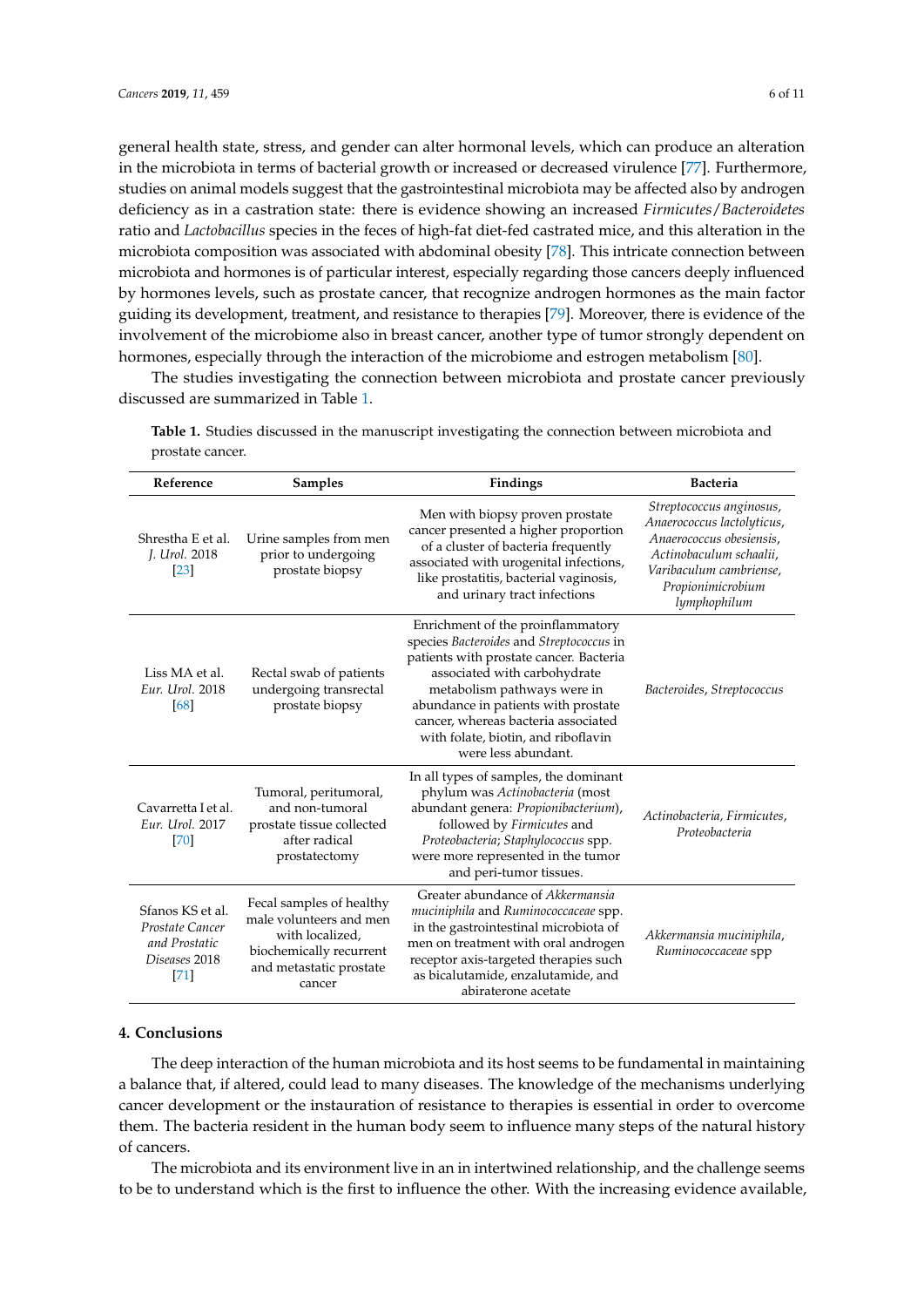it can be speculated that, while on one hand the microbiota could be a promoter in the development or progression of cancer, on the other hand it also seems possible that cancer itself could change the microenvironment, thus causing changes in the microbiota composition. Moreover, the microbiota is a double-sided element for its host: friend when in balance and foe if a state of dysbiosis occurs. It can also modulate drug activity, acting as a sort of pharmacist inside our body.

In prostate cancer, the role of the microbiota is still not well understood, but increasing evidence supports its putative role in health and disease of the prostate. The scarce and still mostly speculative nature of the body of work investigating the association of microbiome and prostate cancer requires a deeper understanding of this subject through more extensive studies on the possible implications of the microbiota in various aspects of prostate cancer.

**Author Contributions:** Conceptualization: F.M., V.M., R.M., and G.B.; Writing—Original Draft Preparation: F.M., V.M., and V.D.N.; Figures and Tables: F.M., V.M.; Writing—Review and Editing: F.M., V.M., V.D.N., L.G., M.S. (Matteo Santoni), M.S. (Marina Scarpelli), A.C., A.L.-B., L.C., N.B., R.M., and G.B. All authors have approved the final version of the manuscript.

**Funding:** This research received no external funding.

**Conflicts of Interest:** The authors declare no conflict of interest.

#### **References**

- <span id="page-6-0"></span>1. Dzutsev, A.; Goldszmid, R.S.; Viaud, S.; Zitvogel, L.; Trinchieri, G. The role of the microbiota in inflammation, carcinogenesis, and cancer therapy. *Eur. J. Immunol.* **2015**, *45*, 17–31. [\[CrossRef\]](http://dx.doi.org/10.1002/eji.201444972)
- <span id="page-6-5"></span>2. Lynch, S.V.; Pedersen, O. The Human Intestinal Microbiome in Health and Disease. *N. Engl. J. Med.* **2016**, *375*, 2369–2379. [\[CrossRef\]](http://dx.doi.org/10.1056/NEJMra1600266)
- <span id="page-6-1"></span>3. Reid, G. Microbes in food to treat and prevent disease. *Exp. Rev. Precis. Med. Drug Dev.* **2018**, *3*, 79–81. [\[CrossRef\]](http://dx.doi.org/10.1080/23808993.2018.1429217)
- <span id="page-6-2"></span>4. Costello, E.K.; Stagaman, K.; Dethlefsen, L.; Bohannan, B.J.; Relman, D.A. The application of ecological theory toward an understanding of the human microbiome. *Science* **2012**, *336*, 1255–1262. [\[CrossRef\]](http://dx.doi.org/10.1126/science.1224203) [\[PubMed\]](http://www.ncbi.nlm.nih.gov/pubmed/22674335)
- <span id="page-6-3"></span>5. Cho, I.; Blaser, M.J. The human microbiome: At the interface of health and disease. *Nat. Rev. Genet.* **2012**, *13*, 260–270. [\[CrossRef\]](http://dx.doi.org/10.1038/nrg3182) [\[PubMed\]](http://www.ncbi.nlm.nih.gov/pubmed/22411464)
- <span id="page-6-4"></span>6. Schwabe, R.F.; Jobin, C. The microbiome and cancer. *Nat. Rev. Cancer* **2013**, *13*, 800–812. [\[CrossRef\]](http://dx.doi.org/10.1038/nrc3610) [\[PubMed\]](http://www.ncbi.nlm.nih.gov/pubmed/24132111)
- <span id="page-6-6"></span>7. Roy, S.; Trinchieri, G. Microbiota: A key orchestrator of cancer therapy. *Nat. Rev. Cancer* **2017**, *17*, 271–285. [\[CrossRef\]](http://dx.doi.org/10.1038/nrc.2017.13)
- <span id="page-6-7"></span>8. Brandi, G.; Dabard, J.; Raibaud, P.; Di Battista, M.; Bridonneau, C.; Pisi, A.M.; Morselli Labate, A.M.; Pantaleo, M.A.; De Vivo, A.; Biasco, G. Intestinal microflora and digestive toxicity of irinotecan in mice. *Clin. Cancer Res.* **2006**, *12*, 1299–1307. [\[CrossRef\]](http://dx.doi.org/10.1158/1078-0432.CCR-05-0750)
- <span id="page-6-8"></span>9. Siegel, R.L.; Miller, K.D.; Jemal, A. Cancer Statistics, 2019. *CA Cancer J. Clin.* **2019**, *69*, 7–34. [\[CrossRef\]](http://dx.doi.org/10.3322/caac.21551)
- <span id="page-6-9"></span>10. Bosch, T.C.; McFall-Ngai, M.J. Metaorganisms as the new frontier. *Zoology* **2011**, *114*, 185–190. [\[CrossRef\]](http://dx.doi.org/10.1016/j.zool.2011.04.001) [\[PubMed\]](http://www.ncbi.nlm.nih.gov/pubmed/21737250)
- <span id="page-6-10"></span>11. Tulstrup, M.V.-L.; Christensen, E.G.; Carvalho, V.; Linninge, C.; Ahrné, S.; Højberg, O.; Licht, T.R.; Bahl, M.I. Antibiotic treatment affects intestinal permeability and gut microbial composition in Wistar rats dependent on antibiotic class. *PLoS ONE* **2015**, *10*, e0144854. [\[CrossRef\]](http://dx.doi.org/10.1371/journal.pone.0144854)
- 12. Backhed, F.; Roswall, J.; Peng, Y.; Feng, Q.; Jia, H.; Kovatcheva-Datchary, P.; Li, Y.; Xia, Y.; Xie, H.; Zhong, H.; et al. Dynamics and stabilization of the human gut microbiome during the first year of life. *Cell Host Microb.* **2015**, *17*, 690–703. [\[CrossRef\]](http://dx.doi.org/10.1016/j.chom.2015.04.004)
- 13. Dominguez-Bello, M.G.; Costello, E.K.; Contreras, M.; Magris, M.; Hidalgo, G.; Fierer, N.; Knight, R. Delivery mode shapes the acquisition and structure of the initial microbiota across multiple body habitats in newborns. *Proc. Natl. Acad. Sci. USA* **2010**, *107*, 11971–11975. [\[CrossRef\]](http://dx.doi.org/10.1073/pnas.1002601107) [\[PubMed\]](http://www.ncbi.nlm.nih.gov/pubmed/20566857)
- 14. Faith, J.J.; Guruge, J.L.; Charbonneau, M.; Subramanian, S.; Seedorf, H.; Goodman, A.L.; Clemente, J.C.; Knight, R.; Heath, A.C.; Leibel, R.L.; et al. The long-term stability of the human gut microbiota. *Science* **2013**, *341*, 1237439. [\[CrossRef\]](http://dx.doi.org/10.1126/science.1237439)
- <span id="page-6-11"></span>15. Oh, J.; Byrd, A.L.; Park, M.; Kong, H.H.; Segre, J.A. Temporal stability of the human skin microbiome. *Cell* **2016**, *165*, 854–866. [\[CrossRef\]](http://dx.doi.org/10.1016/j.cell.2016.04.008)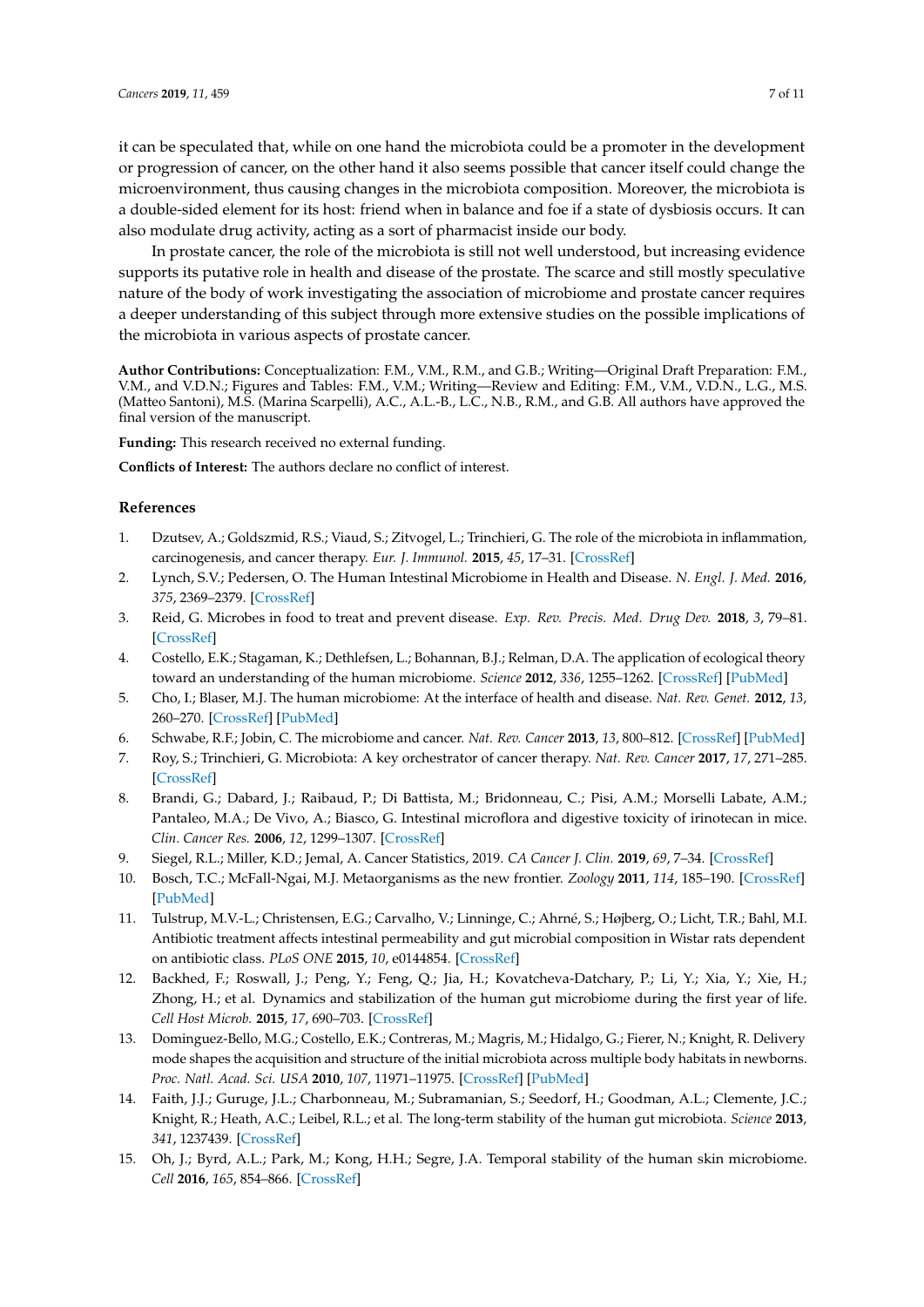- <span id="page-7-0"></span>16. O'Hara, A.M.; Shanahan, F. The gut ora as a forgotten organ. *EMBO Rep.* **2006**, *7*, 688–693. [\[CrossRef\]](http://dx.doi.org/10.1038/sj.embor.7400731)
- 17. Eckburg, P.B.; Bik, E.M.; Bernstein, C.N.; Purdom, E.; Dethlefsen, L.; Sargent, M.; Gill, S.R.; Nelson, K.E.; Relman, D.A. Diversity of the human intestinal microbial flora. *Science* **2005**, *308*, 1635–1638. [\[CrossRef\]](http://dx.doi.org/10.1126/science.1110591) [\[PubMed\]](http://www.ncbi.nlm.nih.gov/pubmed/15831718)
- <span id="page-7-1"></span>18. Qin, J.; Li, R.; Raes, J.; Arumugam, M.; Burgdorf, K.S.; Manichanh, C.; Nielsen, T.; Pons, N.; Levenez, F.; Yamada, T.; et al. A human gut microbial gene catalogue established by metagenomic sequencing. *Nature* **2010**, *464*, 59–65. [\[CrossRef\]](http://dx.doi.org/10.1038/nature08821)
- <span id="page-7-2"></span>19. Whiteside, S.A.; Razvi, H.; Dave, S.; Reid, G.; Burton, J.P. The microbiome of the urinary tract-a role beyond infection. *Nat. Rev. Urol.* **2015**, *12*, 81–90. [\[CrossRef\]](http://dx.doi.org/10.1038/nrurol.2014.361) [\[PubMed\]](http://www.ncbi.nlm.nih.gov/pubmed/25600098)
- 20. Siddiqui, H.; Nederbragt, A.J.; Lagesen, K.; Jeansson, S.L.; Jakobsen, K.S. Assessing diversity of the female urine microbiota by high throughput sequencing of 16S rDNA amplicons. *BMC Microbiol.* **2011**, *11*, 244. [\[CrossRef\]](http://dx.doi.org/10.1186/1471-2180-11-244) [\[PubMed\]](http://www.ncbi.nlm.nih.gov/pubmed/22047020)
- <span id="page-7-3"></span>21. Lewis, D.A.; Brown, R.; Williams, J.; White, P.; Jacobson, S.K.; Marchesi, J.R.; Drake, M.J. The human urinary microbiome; bacterial DNA in voided urine of asymptomatic adults. *Front. Cell Infect. Microbiol.* **2013**, *3*, 41. [\[CrossRef\]](http://dx.doi.org/10.3389/fcimb.2013.00041) [\[PubMed\]](http://www.ncbi.nlm.nih.gov/pubmed/23967406)
- <span id="page-7-4"></span>22. Pearce, M.M.; Zilliox, M.J.; Rosenfeld, A.B.; Thomas-White, K.J.; Richter, H.E.; Nager, C.W.; Visco, A.G.; Nygaard, I.E.; Barber, M.D.; Schaffer, J.; et al. The female urinary microbiome in urgency urinary incontinence. *Am. J. Obstet. Gynecol.* **2015**, *213*, 347.e1–347.e11. [\[CrossRef\]](http://dx.doi.org/10.1016/j.ajog.2015.07.009)
- <span id="page-7-5"></span>23. Shrestha, E.; White, J.R.; Yu, S.H.; Kulac, I.; Ertunc, O.; De Marzo, A.M.; Yegnasubramanian, S.; Mangold, L.A.; Partin, A.W.; Sfanos, K.S. Profiling the urinary microbiome in men with positive versus negative biopsies for prostate cancer. *J. Urol.* **2018**, *199*, 161–171. [\[CrossRef\]](http://dx.doi.org/10.1016/j.juro.2017.08.001) [\[PubMed\]](http://www.ncbi.nlm.nih.gov/pubmed/28797714)
- <span id="page-7-6"></span>24. Willner, D.; Low, S.; Steen, J.A.; George, N.; Nimmo, G.R.; Schembri, M.A.; Hugenholtz, P. Single clinical isolates from acute uncomplicated urinary tract infections are representative of dominant in situ populations. *MBio* **2014**, *5*, e01064-13. [\[CrossRef\]](http://dx.doi.org/10.1128/mBio.01064-13) [\[PubMed\]](http://www.ncbi.nlm.nih.gov/pubmed/24570371)
- <span id="page-7-7"></span>25. Pearce, M.M.; Hilt, E.E.; Rosenfeld, A.B.; Zilliox, M.J.; Thomas-White, K.; Fok, C.; Kliethermes, S.; Schreckenberger, P.C.; Brubaker, L.; Gai, X.; et al. The female urinary microbiome: A comparison of women with and without urgency urinary incontinence. *MBio* **2014**, *5*, e01283-14. [\[CrossRef\]](http://dx.doi.org/10.1128/mBio.01283-14)
- <span id="page-7-8"></span>26. Aragón, I.M.; Herrera-Imbroda, B.; Queipo-Ortuño, M.I.; Castillo, E.; Saqueira-Garcia Del Moral, J.; Gomez-Millan, J.; Yucel, G.; Fernanda Lara Cabanas, M. The urinary tract microbiome in health and disease. *Eur. Urol. Focus* **2018**, *4*, 128–138. [\[CrossRef\]](http://dx.doi.org/10.1016/j.euf.2016.11.001)
- <span id="page-7-9"></span>27. Janssen, D.A.W. The Microbiome: Another Dimension in the Pathophysiology of Urogenital Disease. *Eur. Urol.* **2019**, in press. [\[CrossRef\]](http://dx.doi.org/10.1016/j.eururo.2019.01.014) [\[PubMed\]](http://www.ncbi.nlm.nih.gov/pubmed/30665810)
- <span id="page-7-10"></span>28. Markowski, M.; Boorjian, S.; Burton, J.; Hahn, N.M.; Ingersoll, M.A.; Maleki Vareki, S.; Pal, S.K.; Sfanos, K.S. The microbiome and genitourinary cancer: A collaborative review. *Eur. Urol.* **2019**, in press. [\[CrossRef\]](http://dx.doi.org/10.1016/j.eururo.2018.12.043) [\[PubMed\]](http://www.ncbi.nlm.nih.gov/pubmed/30655087)
- <span id="page-7-11"></span>29. Cimadamore, A.; Santoni, M.; Massari, F.; Gasparrini, S.; Cheng, L.; Lopez-Beltran, A.; Montironi, R.; Scarpelli, M. The microbiome in genitourinary tumors. *Front. Oncol.*. accepted manuscript.
- <span id="page-7-12"></span>30. Sheflin, A.M.; Whitney, A.K.; Weir, T.L. Cancer-promoting effects of microbial dysbiosis. *Curr. Oncol. Rep.* **2014**, *16*, 406. [\[CrossRef\]](http://dx.doi.org/10.1007/s11912-014-0406-0) [\[PubMed\]](http://www.ncbi.nlm.nih.gov/pubmed/25123079)
- 31. Carding, S.; Verbeke, K.; Vipond, D.T.; Corfe, B.M.; Owen, L.J. Dysbiosis of the gut microbiota in disease. *Microb. Ecol. Health Dis.* **2015**, *26*, 26191. [\[CrossRef\]](http://dx.doi.org/10.3402/mehd.v26.26191) [\[PubMed\]](http://www.ncbi.nlm.nih.gov/pubmed/25651997)
- 32. Richard, M.L.; Lamas, B.; Liguori, G.; Hoffmann, T.W.; Sokol, H. Gut fungal microbiota: The Yin and Yang of inflammatory bowel disease. *Inflamm. Bowel. Dis.* **2015**, *21*, 656–665. [\[CrossRef\]](http://dx.doi.org/10.1097/MIB.0000000000000261) [\[PubMed\]](http://www.ncbi.nlm.nih.gov/pubmed/25545379)
- <span id="page-7-13"></span>33. Goodman, B.; Gardner, H. The microbiome and cancer. *J. Pathol.* **2018**, *244*, 667–676. [\[CrossRef\]](http://dx.doi.org/10.1002/path.5047) [\[PubMed\]](http://www.ncbi.nlm.nih.gov/pubmed/29377130)
- <span id="page-7-14"></span>34. Jan, G.; Belzacq, A.S.; Haouzi, D.; Rouault, A.; Métivier, D.; Kroemer, G.; Brenner, C. Propionibacteria induce apoptosis of colorectal carcinoma cells via short-chain fatty acids acting on mitochondria. *Cell Death Differ.* **2002**, *9*, 179–188. [\[CrossRef\]](http://dx.doi.org/10.1038/sj.cdd.4400935) [\[PubMed\]](http://www.ncbi.nlm.nih.gov/pubmed/11840168)
- 35. Paulos, C.M.; Wrzesinski, C.; Kaiser, A.; Hinrichs, C.S.; Chieppa, M.; Cassard, L.; Palmer, D.C.; Boni, A.; Muranski, P.; Yu, Z.; et al. Microbial translocation augments the function of adoptively transferred self/tumor-specific CD8+ T cells via TLR4 signaling. *J. Clin. Investig.* **2007**, *117*, 2197–2204. [\[CrossRef\]](http://dx.doi.org/10.1172/JCI32205) [\[PubMed\]](http://www.ncbi.nlm.nih.gov/pubmed/17657310)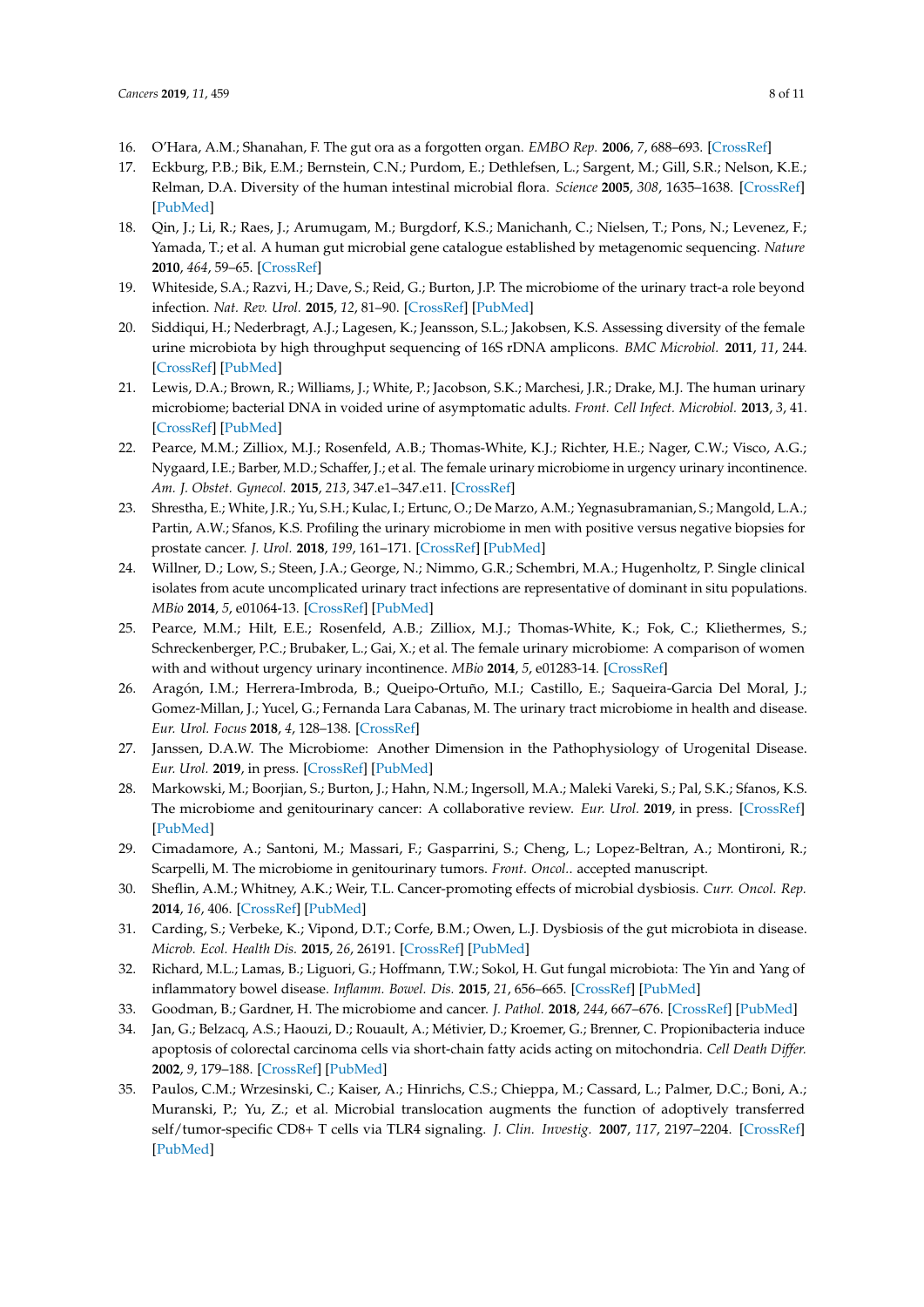- <span id="page-8-0"></span>36. Lenoir, M.; Del Carmen, S.; Cortes-Perez, N.G.; Lozano-Ojalvo, D.; Muñoz-Provencio, D.; Chain, F.; Langella, P.; de Moreno de LeBlanc, A.; LeBlanc, J.G.; Bermúdez-Humarán, L.G. *Lactobacillus casei* BL23 regulates Treg and Th17 T-cell populations and reduces DMH-associated colorectal cancer. *J. Gastroenterol.* **2016**, *51*, 862–873. [\[CrossRef\]](http://dx.doi.org/10.1007/s00535-015-1158-9)
- <span id="page-8-1"></span>37. Vivarelli, S.; Salemi, R.; Candido, S.; Falzone, L.; Santagati, M.; Stefani, S.; Torino, F.; Banna, G.L.; Tonini, G.; Libra, M. Gut Microbiota and Cancer: From Pathogenesis to Therapy. *Cancers* **2019**, *11*, 38. [\[CrossRef\]](http://dx.doi.org/10.3390/cancers11010038)
- 38. Hatakeyama, M. Structure and function of Helicobacter pylori CagA, the first-identified bacterial protein involved in human cancer. *Proc. Jpn. Acad. Ser. Phys. Biol. Sci.* **2017**, *93*, 196–219. [\[CrossRef\]](http://dx.doi.org/10.2183/pjab.93.013) [\[PubMed\]](http://www.ncbi.nlm.nih.gov/pubmed/28413197)
- 39. Lara-Tejero, M.; Galán, J.E. A bacterial toxin that controls cell cycle progression as a deoxyribonuclease I-like protein. *Science* **2000**, *290*, 354–357. [\[CrossRef\]](http://dx.doi.org/10.1126/science.290.5490.354)
- <span id="page-8-2"></span>40. Buti, L.; Spooner, E.; Van der Veen, A.G.; Rappuoli, R.; Covacci, A.; Ploegh, H.L. Helicobacter pylori cytotoxin-associated gene A (CagA) subverts the apoptosis-stimulating protein of p53 (ASPP2) tumor suppressor pathway of the host. *Proc. Natl. Acad. Sci. USA* **2011**, *108*, 9238–9243. [\[CrossRef\]](http://dx.doi.org/10.1073/pnas.1106200108)
- <span id="page-8-3"></span>41. Rea, D.; Coppola, G.; Palma, G.; Barbieri, A.; Luciano, A.; Del Prete, P.; Rossetti, S.; Berretta, M.; Facchini, G.; Perdonà, S.; et al. Microbiota effects on cancer: From risks to therapies. *Oncotarget* **2018**, *9*, 17915–17927. [\[CrossRef\]](http://dx.doi.org/10.18632/oncotarget.24681) [\[PubMed\]](http://www.ncbi.nlm.nih.gov/pubmed/29707157)
- <span id="page-8-4"></span>42. Alexander, J.L.; Wilson, I.D.; Teare, J.; Marchesi, J.R.; Nicholson, J.K.; Kinross, J.M. Gut microbiota modulation of chemotherapy efficacy and toxicity. *Nat. Rev. Gastroenterol. Hepatol.* **2017**, *14*, 356–365. [\[CrossRef\]](http://dx.doi.org/10.1038/nrgastro.2017.20) [\[PubMed\]](http://www.ncbi.nlm.nih.gov/pubmed/28270698)
- <span id="page-8-9"></span>43. Gopalakrishnan, V.; Spencer, C.N.; Nezi, L.; Reuben, A.; Andrews, M.C.; Karpinets, T.V.; Prieto, P.A.; Vicente, D.; Hoffman, K.; Wei, S.C.; et al. Gut microbiome modulates response to anti-PD-1 immunotherapy in melanoma patients. *Science* **2018**, *359*, 97–103. [\[CrossRef\]](http://dx.doi.org/10.1126/science.aan4236) [\[PubMed\]](http://www.ncbi.nlm.nih.gov/pubmed/29097493)
- <span id="page-8-10"></span>44. Matson, V.; Fessler, J.; Bao, R.; Chongsuwat, T.; Zha, Y.; Alegre, M.L.; Luke, J.J.; Gajewski, T.F. The commensal microbiome is associated with anti–PD-1 efficacy in metastatic melanoma patients. *Science* **2018**, *359*, 104–108. [\[CrossRef\]](http://dx.doi.org/10.1126/science.aao3290) [\[PubMed\]](http://www.ncbi.nlm.nih.gov/pubmed/29302014)
- 45. Derosa, L.; Hellmann, M.D.; Spaziano, M.; Halpenny, D.; Fidelle, M.; Rizvi, H.; Long, N.; Plodkowski, A.J.; Arbour, K.C.; Chaft, J.; et al. Negative association of antibiotics on clinical activity of immune checkpoint inhibitors in patients with advanced renal cell and non-small-cell lung cancer. *Ann. Oncol.* **2018**, *29*, 1437–1444. [\[CrossRef\]](http://dx.doi.org/10.1093/annonc/mdy103) [\[PubMed\]](http://www.ncbi.nlm.nih.gov/pubmed/29617710)
- <span id="page-8-5"></span>46. Dubin, K.; Callahan, M.K.; Ren, B.; Khanin, R.; Viale, A.; Ling, L.; No, D.; Gobourne, A.; Littmann, E.; Huttenhower, C.; et al. Intestinal microbiome analyses identify melanoma patients at risk for checkpoint-blockade-induced colitis. *Nat. Commun.* **2016**, *7*, 10391. [\[CrossRef\]](http://dx.doi.org/10.1038/ncomms10391)
- <span id="page-8-6"></span>47. Mima, K.; Nishihara, R.; Qian, Z.R.; Cao, Y.; Sukawa, Y.; Nowak, J.A.; Yang, J.; Dou, R.; Masugi, Y.; Song, M.; et al. Fusobacterium nucleatum in colorectal carcinoma tissue and patient prognosis. *Gut* **2016**, *65*, 1973–1980. [\[CrossRef\]](http://dx.doi.org/10.1136/gutjnl-2015-310101) [\[PubMed\]](http://www.ncbi.nlm.nih.gov/pubmed/26311717)
- <span id="page-8-7"></span>48. Pushalkar, S.; Hundeyin, M.; Daley, D.; Zambirinis, C.P.; Kurz, E.; Mishra, A.; Mohan, N.; Aykut, B.; Usyk, M.; Torres, L.E.; et al. The Pancreatic Cancer Microbiome Promotes Oncogenesis by Induction of Innate and Adaptive Immune Suppression. *Cancer Discov.* **2018**, *8*, 403–416. [\[CrossRef\]](http://dx.doi.org/10.1158/2159-8290.CD-17-1134)
- <span id="page-8-8"></span>49. Kurita, A.; Kado, S.; Matsumoto, T.; Asakawa, N.; Kaneda, N.; Kato, I.; Uchida, K.; Onoue, M.; Yokokura, T. Streptomycin alleviates irinotecan-induced delayed-onset diarrhea in rats by a mechanism other than inhibition of beta-glucuronidase activity in intestinal lumen. *Cancer Chemother. Pharmacol.* **2011**, *67*, 201–213. [\[CrossRef\]](http://dx.doi.org/10.1007/s00280-010-1310-4)
- 50. Viaud, S.; Saccheri, F.; Mignot, G.; Yamazaki, T.; Daillère, R.; Hannani, D.; Enot, D.P.; Pfirschke, C.; Engblom, C.; Pittet, M.J.; et al. The intestinal microbiota modulates the anticancer immune effects of cyclophosphamide. *Science* **2013**, *342*, 971–976. [\[CrossRef\]](http://dx.doi.org/10.1126/science.1240537)
- 51. Iida, N.; Dzutsev, A.; Stewart, C.A.; Smith, L.; Bouladoux, N.; Weingarten, R.A.; Molina, D.A.; Salcedo, R.; Back, T.; Cramer, S.; et al. Commensal bacteria control cancer response to therapy by modulating the tumor microenvironment. *Science* **2013**, *342*, 967–970. [\[CrossRef\]](http://dx.doi.org/10.1126/science.1240527)
- 52. Sivan, A.; Corrales, L.; Hubert, N.; Williams, J.B.; Aquino-Michaels, K.; Earley, Z.M.; Benyamin, F.W.; Man Lei, Y.; Jabri, B.; Alegre, M.-L.; et al. Commensal Bifidobacterium promotes antitumor immunity and facilitates anti-PD-L1 efficacy. *Science* **2015**, *350*, 1084–1089. [\[CrossRef\]](http://dx.doi.org/10.1126/science.aac4255) [\[PubMed\]](http://www.ncbi.nlm.nih.gov/pubmed/26541606)
- 53. Wallace, B.D.; Wang, H.; Lane, K.T.; Scott, J.E.; Orans, J.; Koo, J.S.; Venkatesh, M.; Jobin, C.; Yeh, L.A.; Mani, S.; Redinbo, M.R. Alleviating cancer drug toxicity by inhibiting a bacterial enzyme. *Science* **2010**, *330*, 831–835. [\[CrossRef\]](http://dx.doi.org/10.1126/science.1191175) [\[PubMed\]](http://www.ncbi.nlm.nih.gov/pubmed/21051639)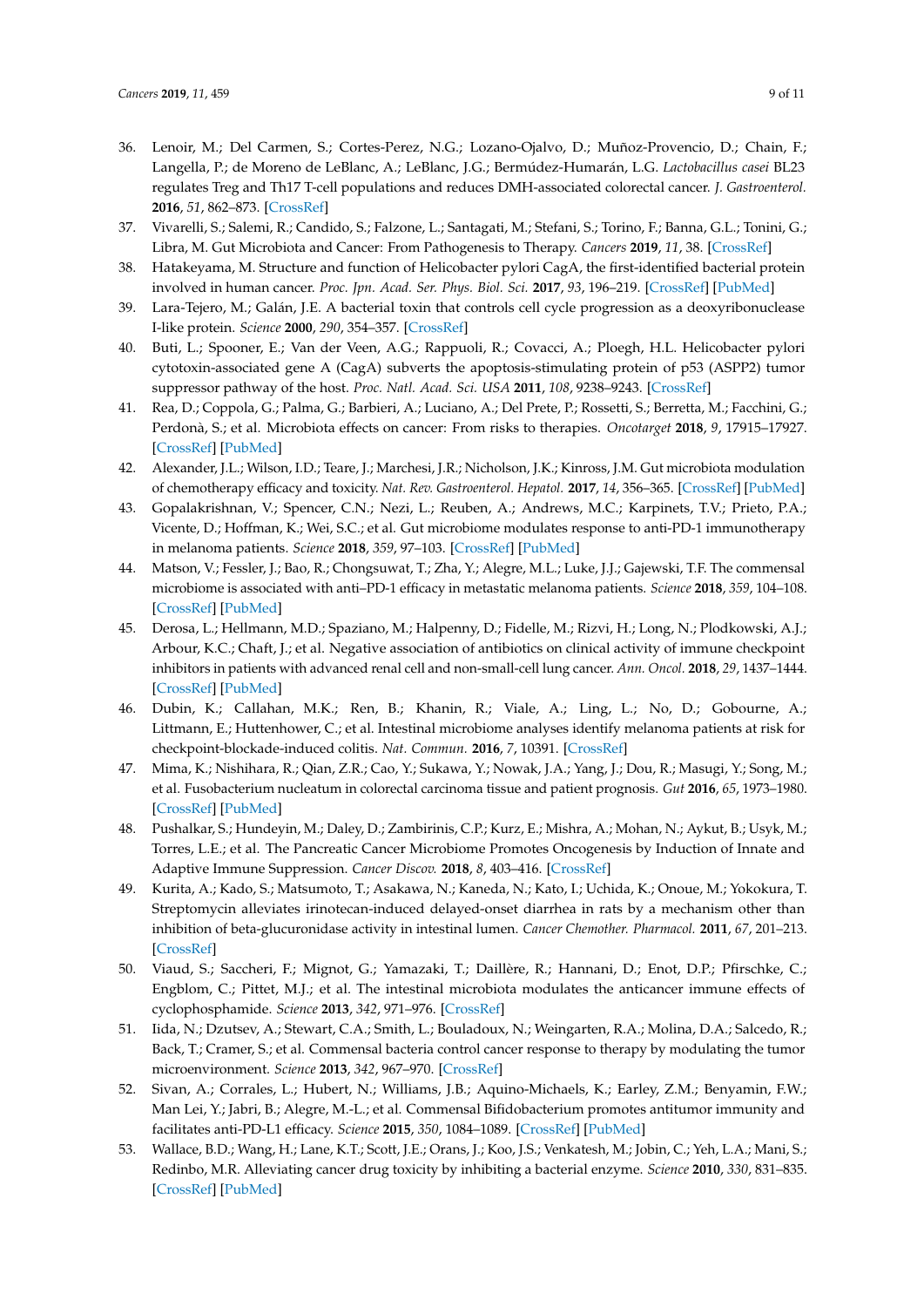- 54. Fijlstra, M.; Ferdous, M.; Koning, A.M.; Rings, E.H.; Harmsen, H.J.; Tissing, W.J. Substantial decreases in the number and diversity of microbiota during chemotherapy-induced gastrointestinal mucositis in a rat model. *Support Care Cancer* **2015**, *23*, 1513–1522. [\[CrossRef\]](http://dx.doi.org/10.1007/s00520-014-2487-6) [\[PubMed\]](http://www.ncbi.nlm.nih.gov/pubmed/25376667)
- <span id="page-9-0"></span>55. Montassier, E.; Gastinne, T.; Vangay, P.; Al-Ghalith, G.A.; Bruley des Varannes, S.; Massart, S.; Moreau, P.; Potel, G.; de La Cochetière, M.F.; Batard, E.; et al. Chemotherapy-driven dysbiosis in the intestinal microbiome. *Aliment. Pharmacol. Ther.* **2015**, *42*, 515–528. [\[CrossRef\]](http://dx.doi.org/10.1111/apt.13302) [\[PubMed\]](http://www.ncbi.nlm.nih.gov/pubmed/26147207)
- <span id="page-9-1"></span>56. Sfanos, K.S.; Isaacs, W.B.; De Marzo, A.M. Infections and inflammation in prostate cancer. *Am. J. Clin. Exp. Urol.* **2013**, *1*, 3–11. [\[PubMed\]](http://www.ncbi.nlm.nih.gov/pubmed/25110720)
- <span id="page-9-5"></span>57. De Marzo, A.M.; Platz, E.A.; Sutcliffe, S.; Xu, J.; Grönberg, H.; Drake, C.G.; Nakai, Y.; Isaacs, W.B.; Nelson, W.G. Inflammation in prostate carcinogenesis. *Nat. Rev. Cancer* **2007**, *7*, 256–269. [\[CrossRef\]](http://dx.doi.org/10.1038/nrc2090)
- <span id="page-9-2"></span>58. Peisch, S.F.; Van Blarigan, E.L.; Chan, J.M.; Stampfer, M.J.; Kenfield, S.A. Prostate cancer progression and mortality: A review of diet and lifestyle factors. *World J. Urol.* **2017**, *35*, 867–874. [\[CrossRef\]](http://dx.doi.org/10.1007/s00345-016-1914-3) [\[PubMed\]](http://www.ncbi.nlm.nih.gov/pubmed/27518576)
- <span id="page-9-3"></span>59. Porter, C.M.; Shrestha, E.; Peiffer, L.B.; Sfanos, K.S. The microbiome in prostate inflammation and prostate cancer. *Prost. Cancer Prost. Dis.* **2018**, *21*, 345–354. [\[CrossRef\]](http://dx.doi.org/10.1038/s41391-018-0041-1) [\[PubMed\]](http://www.ncbi.nlm.nih.gov/pubmed/29795140)
- <span id="page-9-4"></span>60. Sfanos, K.S.; Yegnasubramanian, S.; Nelson, W.G.; De Marzo, A.M. The inflammatory microenvironment and microbiome in prostate cancer development. *Nat. Rev. Urol.* **2018**, *15*, 11–24. [\[CrossRef\]](http://dx.doi.org/10.1038/nrurol.2017.167) [\[PubMed\]](http://www.ncbi.nlm.nih.gov/pubmed/29089606)
- <span id="page-9-6"></span>61. Strasner, A.; Karin, M. Immune infiltration and prostate cancer. *Front. Oncol.* **2015**, *5*, 128. [\[CrossRef\]](http://dx.doi.org/10.3389/fonc.2015.00128)
- <span id="page-9-7"></span>62. Karja, V.; Aaltomaa, S.; Lipponen, P.; Isotalo, T.; Talja, M.; Mokka, R. Tumour-infiltrating lymphocytes: A prognostic factor of PSA-free survival in patients with local prostate carcinoma treated by radical prostatectomy. *Anticancer Res.* **2005**, *25*, 4435–4438.
- <span id="page-9-8"></span>63. De Marzo, A.M.; Marchi, V.L.; Epstein, J.I.; Nelson, W.G. Proliferative inflammatory atrophy of the prostate: implications for prostatic carcinogenesis. *Am. J. Pathol.* **1999**, *155*, 1985–1992. [\[CrossRef\]](http://dx.doi.org/10.1016/S0002-9440(10)65517-4)
- 64. Wang, W.; Bergh, A.; Damber, J.E. Morphological transition of proliferative inflammatory atrophy to high-grade intraepithelial neoplasia and cancer in human prostate. *Prostate* **2009**, *69*, 1378–1386. [\[CrossRef\]](http://dx.doi.org/10.1002/pros.20992) [\[PubMed\]](http://www.ncbi.nlm.nih.gov/pubmed/19507201)
- <span id="page-9-9"></span>65. Putzi, M.J.; De Marzo, A.M. Morphologic transitions between proliferative inflammatory atrophy and high-grade prostatic intraepithelial neoplasia. *Urology* **2000**, *56*, 828–832. [\[CrossRef\]](http://dx.doi.org/10.1016/S0090-4295(00)00776-7)
- <span id="page-9-10"></span>66. Ames, B.N.; Gold, L.S.; Willett, W.C. The causes and prevention of cancer. *Proc. Natl. Acad. Sci. USA* **1995**, *92*, 5258–5265. [\[CrossRef\]](http://dx.doi.org/10.1073/pnas.92.12.5258) [\[PubMed\]](http://www.ncbi.nlm.nih.gov/pubmed/7777494)
- <span id="page-9-11"></span>67. Brede, C.M.; Shoskes, D.A. The etiology and management of acute prostatitis. *Nat. Rev. Urol.* **2011**, *8*, 207–212. [\[CrossRef\]](http://dx.doi.org/10.1038/nrurol.2011.22)
- <span id="page-9-12"></span>68. Liss, M.A.; White, J.R.; Goros, M.; Gelfond, J.; Leach, R.; Johnson-Pais, T.; Lai, Z.; Rourke, E.; Basler, J.; Ankerst, D.; et al. Metabolic Biosynthesis Pathways Identified from Fecal Microbiome Associated with Prostate Cancer. *Eur. Urol.* **2018**, *74*, 575–582. [\[CrossRef\]](http://dx.doi.org/10.1016/j.eururo.2018.06.033)
- <span id="page-9-13"></span>69. Cavarretta, I.; Mancini, N.; Salonia, A. Analysis of the Enteric Microbiome: First Tentative Steps Towards a Comprehensive Work-up of Prostate Cancer? *Eur. Urol.* **2018**, *74*, 583–584. [\[CrossRef\]](http://dx.doi.org/10.1016/j.eururo.2018.07.009)
- <span id="page-9-14"></span>70. Cavarretta, I.; Ferrarese, R.; Cazzaniga, W.; Saita, D.; Lucianò, R.; Ceresola, E.R.; Locatelli, I.; Visconti, L.; Lavorgna, G.; Briganti, A.; et al. The Microbiome of the Prostate Tumor Microenvironment. *Eur. Urol.* **2017**, *72*, 625–631. [\[CrossRef\]](http://dx.doi.org/10.1016/j.eururo.2017.03.029)
- <span id="page-9-15"></span>71. Sfanos, K.S.; Markowski, M.C.; Peiffer, L.B.; Ernst, S.E.; White, J.R.; Pienta, K.J.; Antonarakis, E.S.; Ross, A.E. Compositional differences in gastrointestinal microbiota in prostate cancer patients treated with androgen axis-targeted therapies. *Prost. Cancer Prost. Dis.* **2018**, *21*, 539–548. [\[CrossRef\]](http://dx.doi.org/10.1038/s41391-018-0061-x) [\[PubMed\]](http://www.ncbi.nlm.nih.gov/pubmed/29988102)
- <span id="page-9-16"></span>72. Routy, B.; Le Chatelier, E.; Derosa, L.; Duong, C.P.M.; Alou, M.T.; Daillere, R.; Fluckiger, A.; Messaoudene, M.; Rauber, C.; Roberti, M.P.; et al. Gut microbiome influences efficacy of PD-1-based immunotherapy against epithelial tumors. *Science* **2018**, *359*, 91–97. [\[CrossRef\]](http://dx.doi.org/10.1126/science.aan3706)
- <span id="page-9-17"></span>73. Santoni, M.; Piva, F.; Conti, A.; Santoni, A.; Cimadamore, A.; Scarpelli, M.; Battelli, N.; Montironi, R. Re: Gut Microbiome Influences Efficacy of PD-1-based Immunotherapy Against Epithelial Tumors. *Eur. Urol.* **2018**, *74*, 521–522. [\[CrossRef\]](http://dx.doi.org/10.1016/j.eururo.2018.05.033)
- <span id="page-9-18"></span>74. Modena, A.; Ciccarese, C.; Iacovelli, R.; Brunelli, M.; Montironi, R.; Fiorentino, M.; Massari, F. Immune Checkpoint Inhibitors and Prostate Cancer: A New Frontier? *Oncol. Rev.* **2016**, *10*, 293. [\[CrossRef\]](http://dx.doi.org/10.4081/oncol.2016.293)
- <span id="page-9-19"></span>75. Kwa, M.; Plottel, C.S.; Blaser, M.J.; Adams, S. The intestinal microbiome and estrogen receptor-positive female breast cancer. *J. Natl. Cancer Inst.* **2016**, *108*, djw029. [\[CrossRef\]](http://dx.doi.org/10.1093/jnci/djw029)